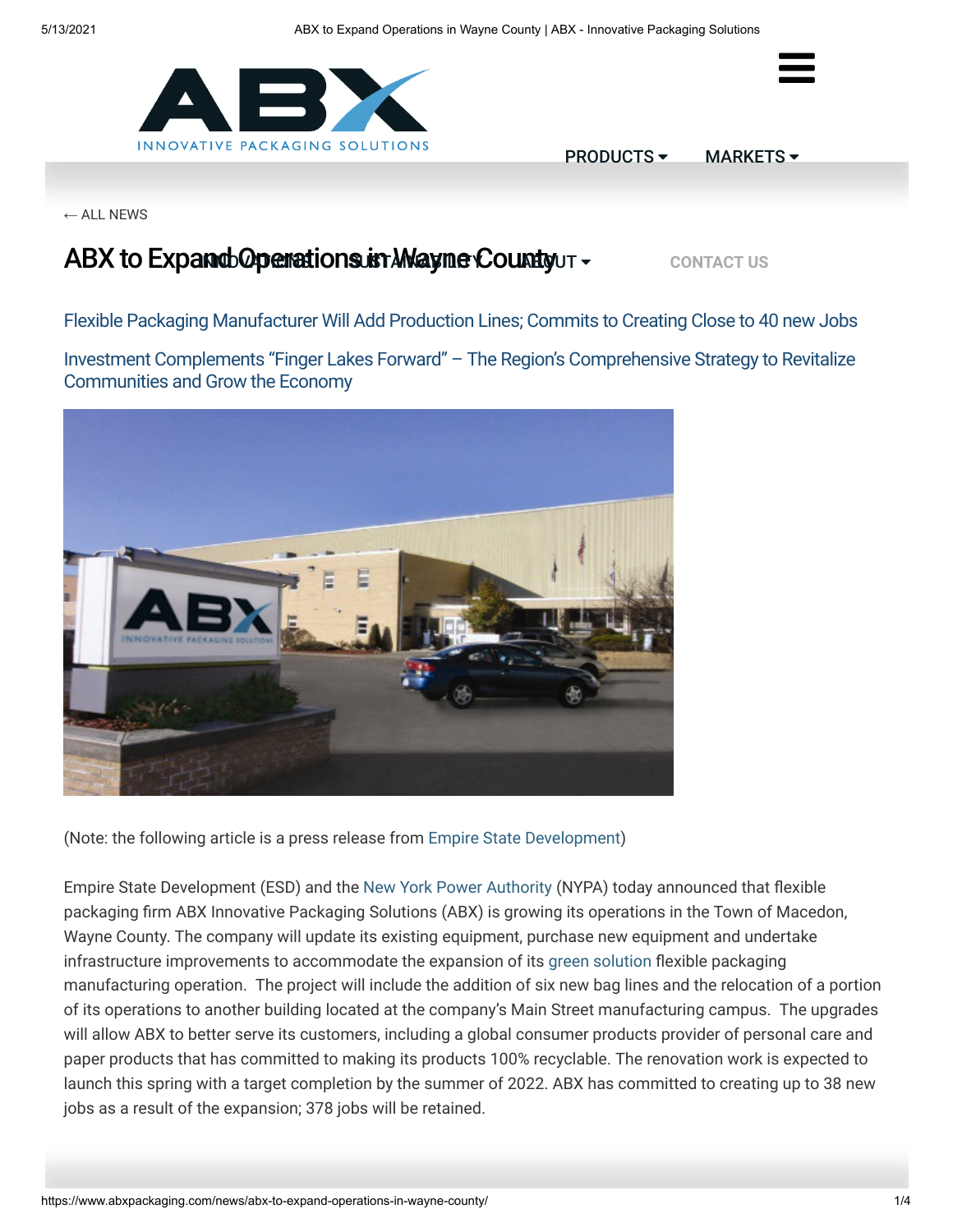

$$
PRODUCTS \blacktriangleright \qquad \text{MARKETS} \blacktriangleright
$$

 $\equiv$ 

ESD is supporting this transformative project with up to \$1.35 million through the Excelsior Tax Credit program in exchange for jo[b creation commitme](https://www.abxpackaging.com/innovations/)[nts. The New York Pow](https://www.abxpackaging.com/sustainability/)[er Authority, pen](https://www.abxpackaging.com/about/)ding approval by its Board of Trustees tomorrow, is supp**orting the expansion with more than 2.4** megawatts of Jow-cost power and the Recharge NY program. Rochester Gas & Electric, Wayne County industrial Development Agency and Greater Rochester Greater Ro Enterprise are also assisting the expansion project. The total project cost has been placed at a little more than \$12.2 million.

**Gil C. Quiniones, NYPA president and CEO said,** "NYPA is excited to support ABX's expansion project in Wayne County as it will bolster the local economy with new jobs and capital investments. The low-cost power from NYPA's hydroelectric plants is the backbone to the state's economic development efforts and we are eager to leverage it to support businesses in need right now."

ABX, headquartered in Charlotte, North Carolina, creates and delivers state-of-the-art innovative flexible packaging solutions, engineered and optimized for enhanced performance. ABX has approximately 900 employees nationwide. In addition to its Wayne County location, the company also maintains operations in Georgia, Illinois, Louisiana & Wisconsin.

"We offer a unique suite of flexible, sustainable packaging options for customers in consumer, healthcare and specialty markets. Flexible packaging offers exceptional environmental benefits because it uses less energy and fewer resources than other forms of packaging," **said Larry Goldstein, CEO of ABX.**

**ABX COO Jeff Godsey said,** "These investments will support our initiatives to drive continuous improvement, higher quality and the use of post-consumer recycled resins in our products."

**State Senator Pamela Helming said**, "I recently visited the ABX facility in Macedon and saw firsthand their commitment to Wayne County and our local workforce. ABX Innovative Packaging Solutions is a vital part of our local and regional economy and their growth reflects the tremendous innovation and talent we have in the Finger Lakes. My thanks to the entire ABX team for their continued investment in the community. Thank you to Empire State Development, the Wayne County IDA and other partners in this project."

**State Assemblyman Brian Manktelow said,** "This is such great news, to see another business expanding in the Wayne County is truly extraordinary. I applaud the efforts of ABX, the Town of Macedon, and Wayne County IDA for working together to ensure that the jobs will remain in our community. What a great step forward in revitalizing and growing our local economy. With the addition of nearly 40 new positions and the retention of over 375 jobs, ABX will undoubtedly be a major economic driver in our community. My sincere thanks and appreciation go out to all who have worked to make this expansion a reality."

**Wayne County Industrial Development Agency Director and CEO Brian Pincelli said,** "ABX Innovative Packaging Solutions growth is another example of the quality workforce in our region. ABX is recognized as an industry leader and their products are critical components of our supply chain and economy nationwide. ABX CEO Larry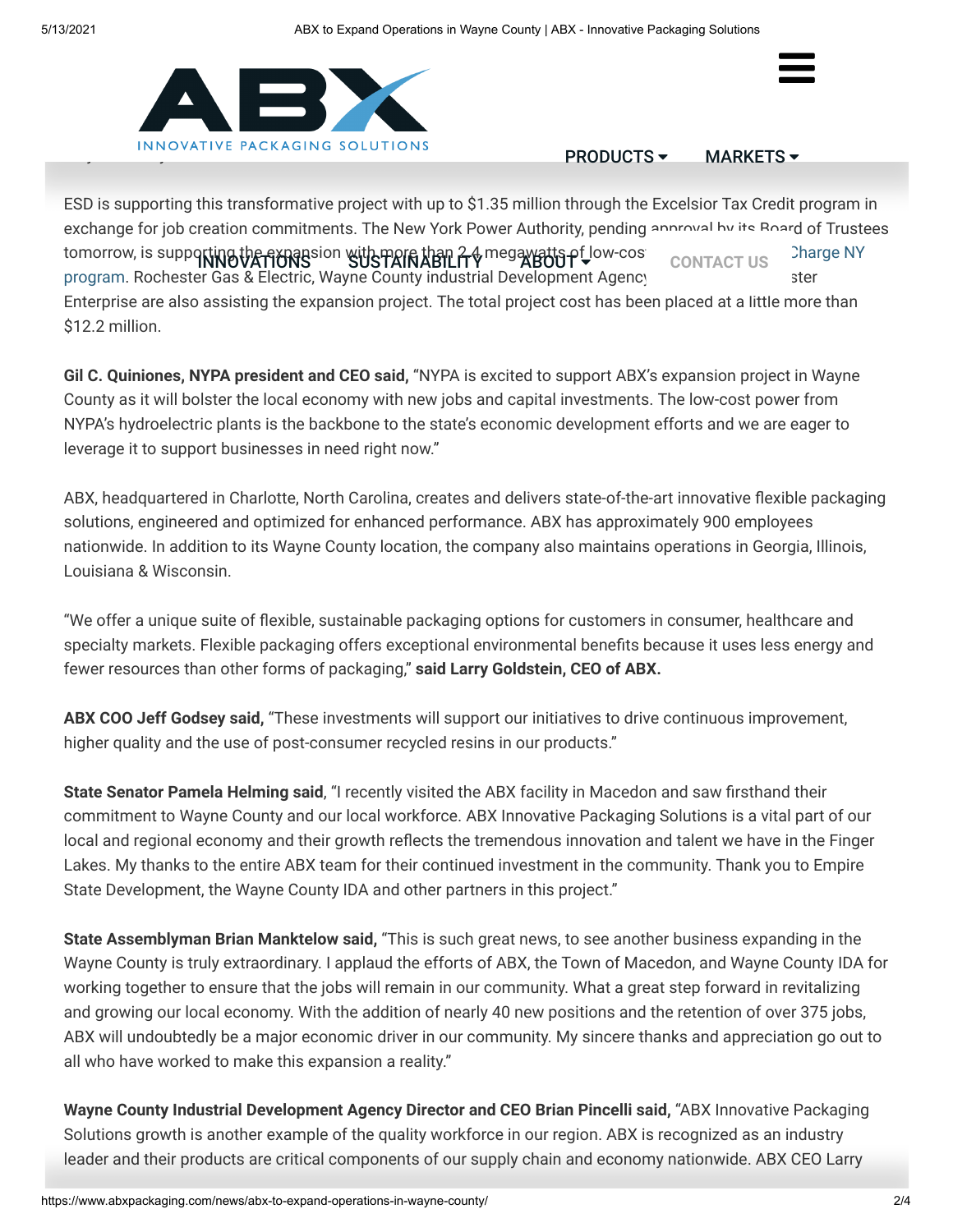

Leveral talentering solotions and talent, pac[kaging assets, and e](https://www.abxpackaging.com/products/)xpanding assets, and expanding  $\mathcal{P}$ RODUCTS  $\blacktriangledown$ 

 $\equiv$ 

Macedon, NY. The GRE team connected ABX Innovative Packaging Solutions to local resources to accelerate their business growth plans."

### **[INNOVATIONS](https://www.abxpackaging.com/innovations/) [SUSTAINABILITY](https://www.abxpackaging.com/sustainability/) [ABOUT](https://www.abxpackaging.com/about/) V** [CONTACT US](https://www.abxpackaging.com/contact/)

#### **Accelerating Finger Lakes Forward**

Today's announcement complements "Finger Lakes Forward," the region's comprehensive blueprint to generate robust economic growth and community development. The State has already invested more than \$8.07 billion in the region since 2012 to lay the groundwork for the plan – investing in key industries including photonics, agriculture and food production, and advanced manufacturing. Now, the region is accelerating Finger Lakes Forward with a \$500 million State investment through the Upstate Revitalization Initiative, announced by Governor Cuomo in December 2015. The [State's \\$500 million investment](https://esd.ny.gov/finger-lakes-forward-uri) will incentivize private business to invest well over \$2.5 billion – and the region's plan, as submitted, projects up to 8,200 new jobs.

#### **About NYPA**

NYPA is the largest state public power organization in the nation, operating 16 generating facilities and more than 1,400 circuit-miles of transmission lines. More than 80 percent of the electricity NYPA produces is clean renewable hydropower. NYPA uses no tax money or state credit. It finances its operations through the sale of bonds and revenues earned in large part through sales of electricity. For more information visit [www.nypa.gov](http://www.nypa.gov/) and follow us on [Twitter](https://twitter.com/NYPAenergy) @NYPAenergy, [Facebook](https://www.facebook.com/NYPAEnergy), [Instagram](http://instagram.com/#nypaenergy), [Tumblr](https://nypaenergy.tumblr.com/) and [LinkedIn](http://www.linkedin.com/company/new-york-power-authority).



[3525 WHITEHALL PARK DRIVE](https://www.google.com/maps/place/3525+Whitehall+Park+Drive+Charlotte+NC+USA/) CHARLOTTE, NC, USA